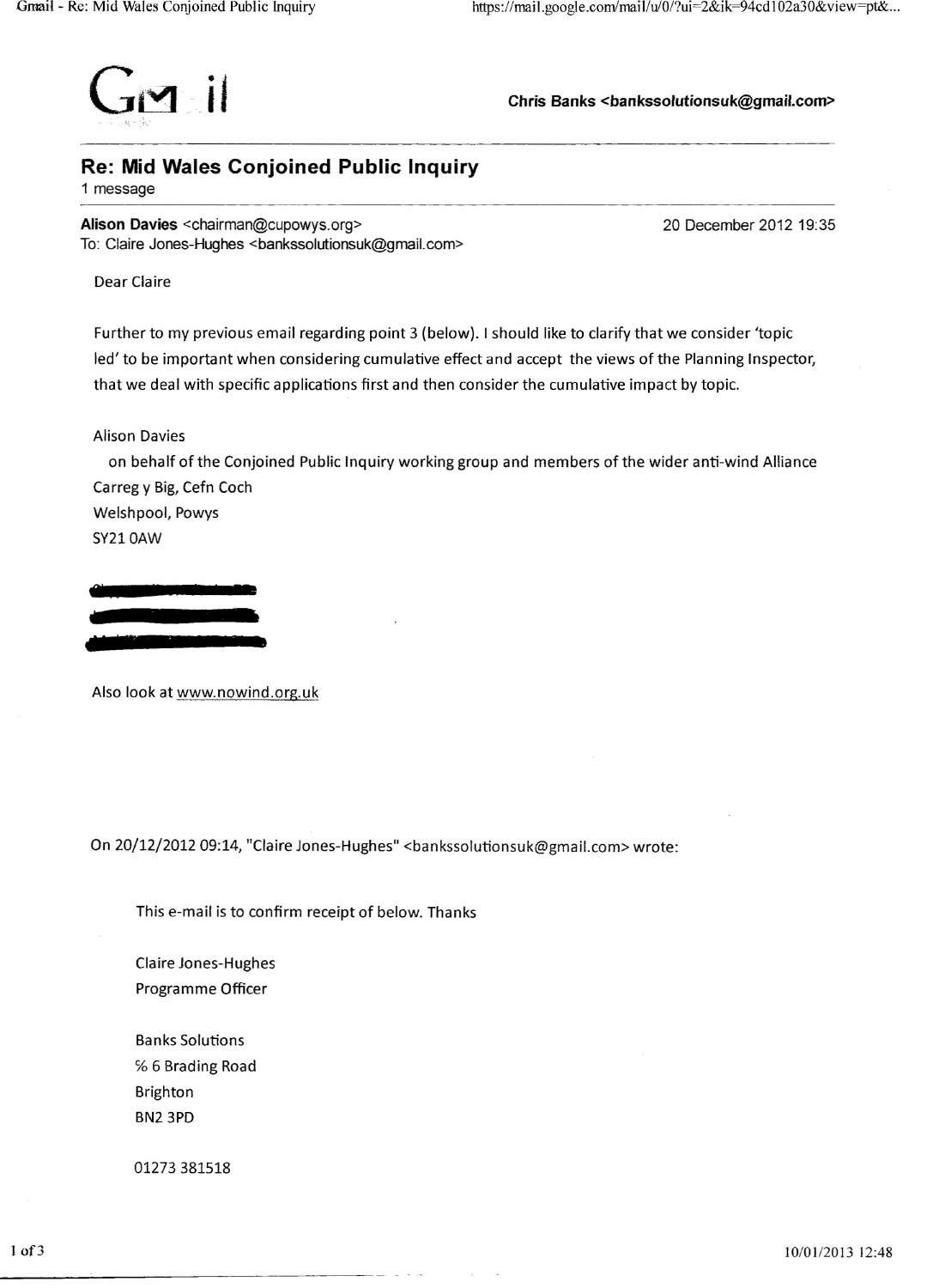07737 786425

bankssolutionsuk@gmail.com

On 19 Dec 2012, at 15:19, Alison Davies <chairman@cupowys.org> wrote:

Mid Wales Conjoined Public Inquiry Dear Claire Jones-Hughes

Further to your notes of the meeting held at the Pavilion, Uandrindod Wells on 28th November we would be pleased if the following matters could be noted:

- 1. Suggestions for appropriate venues in Welshpool
	- o Welshpool Town Hall
		- Contact Welshpool Town Council
	- o Royal Oak Hotel
	- o Powys County Council Offices, Severn Street, Welshpool
- 2. Items for the Statement of Matters
	- o item 4 Include proximity to and impact on **the Shropshire Hills AONB, Glyndw's Way, Offa's Dyke**
	- o item 5 Cumulative Impact in Powys **and mid Wales** area *(this includes Cefn Croes windfarm and Nant y Moch and Mynydd yr Gwynt proposals)*
	- o Heritage Landscapes
	- $\circ$  Transmission impact of matters already within terms of reference upon transmission to or by National Grid
- 3. We support the proposal that the Conjoined Inquiry should be topic led

At the meeting Marcus Trinnick QC asked whether there would be provision for SEI information specifically for the Inquiry, that was not publicly advertised. At the time we were informed that a response would be given later. Has this been decided?

We note that a Statement of Common Ground be submitted to prevent duplication. Could you provide a timescale for this, please.

Yours sincerely